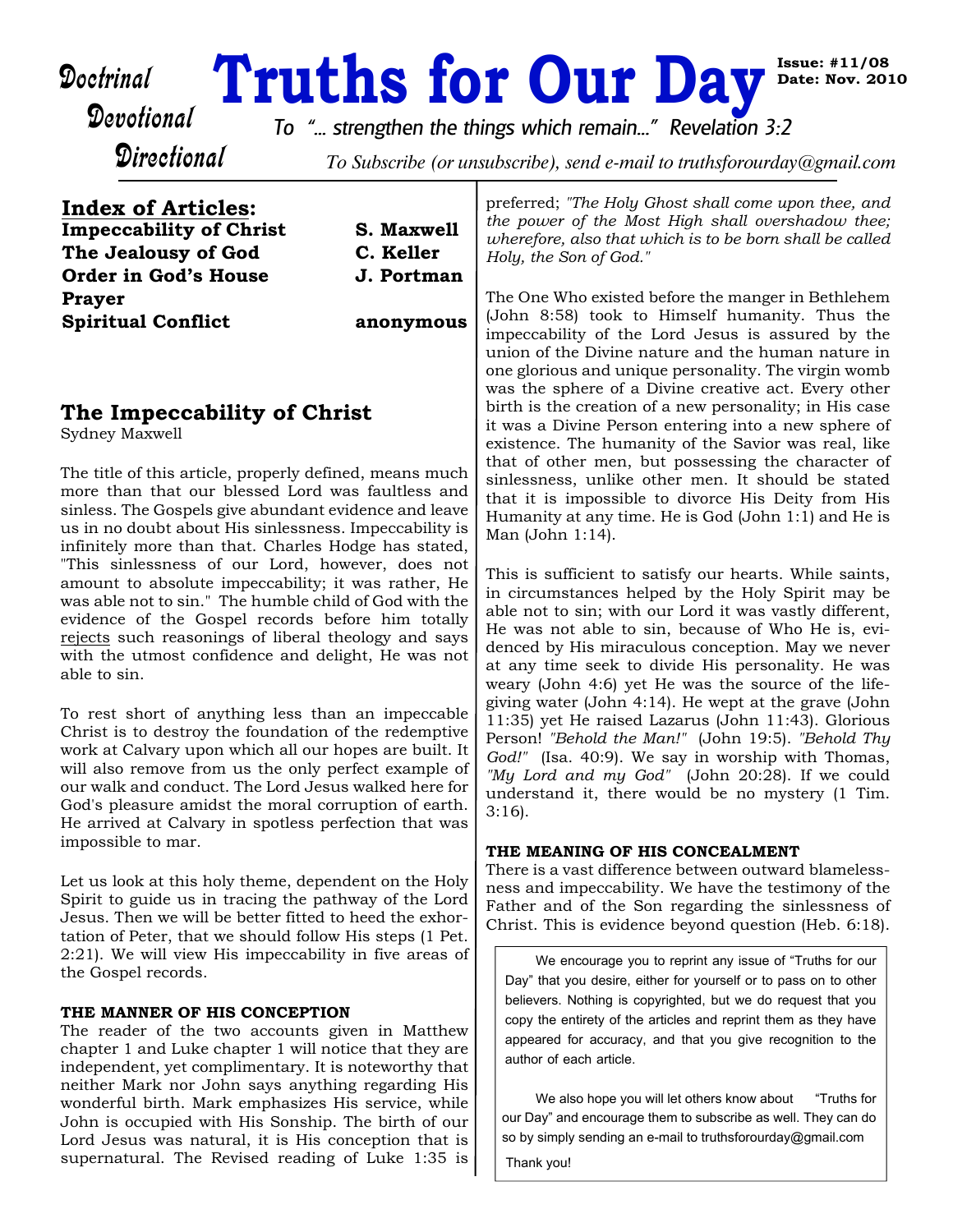The virgin child is *"called Emmanuel, which being interpreted is, God with us"* (Matt. 1:23). How marvelous then to us is His subjection as *"He went down with them to Nazareth, and was subject unto them" (*Luke 2:51). In contemplating this we must also remember His words *"Wist ye not that I must be about My Father's business?"*

The years of gracious subjection, the details of which are hidden from us, are properly assessed by His Father, under Whose holy gaze He lived. The opened heavens at His baptism (Matt. 3:16-17, Mark 1:9-11, Luke 3:21-22, John 1:32-34) indicate to us the pleasure of the Father in Him, during those years of preparation. Here is the meal offering, the fine flour mingled with the oil (Luke 1:26-35) and anointed (Matt. 3:16) in which there was no leaven or honey but the fragrance of the frankincense in full measure (Lev. 2). The testimony of the Father to the Son in the years of concealment is this, *"This is my beloved Son, in whom I am well pleased."* This was the fulfillment of the words of the prophet, *"Mine elect, in Whom My soul delighteth,"* (Isa. 42:1).

#### **THE MYSTERY OF HIS CONFLICT**

Our Lord had presented Himself at the Jordan for baptism (Matt. 3:13). Seeing it was a baptism unto repentance, the reluctance of the Baptist is understood. Here was One with no sins to confess and nothing of which to repent. The Lord's words are explanation enough: *"Suffer it to be so now; for thus it becometh us to fulfill all righteousness."*

From this place of commendation He goes forth to the conflict; in the perfection of His holiness He was to meet the Devil, who can find out every moral weakness in fallen man, who had instigated disobedience in the first Adam (Rom. 5:12). Satan was now to meet defeat in the Last Adam (Heb. 2:14, 1 John 3:8). In the congenial circumstances of the garden the first man proved he could sin. In the barren wilderness among the wild beasts, weary and hungry (Matt. 4:1-11, Mark 1:12-13, Luke 4:1-13) the Lord Jesus proved that Satan's temptations found no response in Him.

Luke's description of the temptation is moral. Matthew follows a chronological sequence as can be seen from the repetition of the words *"then"* (Matt. 4:1,5) and *"again"* (v.8). The first temptation was; "Please Thyself" , the second "Display Thyself" , and the final one was "Glorify Thyself" , or in other words to leave the path of dependence, devotion and Divine leading. There was nothing in that Holy Nature to respond to the evil from without. The tempter was repelled by the dependent Man and His use of the Word of God. The question is often asked, why the temptation, if our Lord could not sin? It was to prove He could not sin. *"He Himself hath suffered, being tempted"* (Heb. 2:18)

will ever be a mystery to us. The holier the person, the greater degree of suffering when tempted of evil. Joseph is an example. The purer the metal, the more severe is its test by fire. His impeccability is revealed as He returned in the power of the Spirit to Galilee (Luke 4:14). Later He was to return to the Throne of Glory, a suitable and sympathetic High Priest as the result of His temptation and His further great triumph at Calvary (Heb. 4:14-16).

#### **THE MEASURE OF HIS CONSECRATION**

As we draw near to the close of His pilgrimage and service, we are made to worship and say with the hymn writer, "Hallelujah! What a Saviour!" Here was impeccability to the fullest degree. His steps were ever in His Father's will; He could look up with perfect confidence and say, *"I do always the things that please Him"* (John 8:29). In this chapter He asserts His Deity and yet claims perfect obedience in Manhood. He could look upon those who continually sought to find a flaw in His Holy Person and ask them, *"Which of you convinceth me of sin?"* (John 8:46).

He stands in the blaze of the Divine Presence, before the searchlight of Omniscience and declares from a devoted heart, *"I have glorified Thee on the earth; I have finished the work which Thou gavest Me to do"* (John 17:4). In John 14:30 He declares with calm assurance, *"the prince of this world cometh and hath nothing in Me".* The Devil had tried before (Matt. 4:1-11) and again through Peter (Matt. 16:21-23) but he had failed. The impeccability of our blessed Lord could not be sullied. Our meditations have revealed that He was a real Man but thank God, not a mere man.

#### **THE MESSAGE OF HIS COMMENDATION**

The Mount of Transfiguration saw the Lord arrayed outwardly in what was but the manifestation of inward perfection (Matt. 17:1-8, Mark 9:1-8, Luke 9:28-36). Mark says, *"And His raiment became shining, exceeding white as snow; so as no fuller on earth can white them"* (Mark 9:3). The commendation of the Father on the Mount spanned the brief years from the Jordan to the last week (Matt. 17:5). Great personages of a bygone day, great in their time, but peccable in their character, must be removed and the wondering disciples must see *"no man, save Jesus only"* (Matt. 17:8). In His impeccability He must stand alone, no son of men fit to stand beside Him. The shadows of Calvary cross His pathway now and the prospect of it only manifested the love of His devoted heart, and the Father's voice again confirmed the glory given to Him (John 12:27-28).

We have heard the Divine testimony. In closing let us listen to other voices. Demons acknowledged Him as the Holy One of God, but such testimony He rejected, because of its source (Luke 4:34). The Roman Jurist,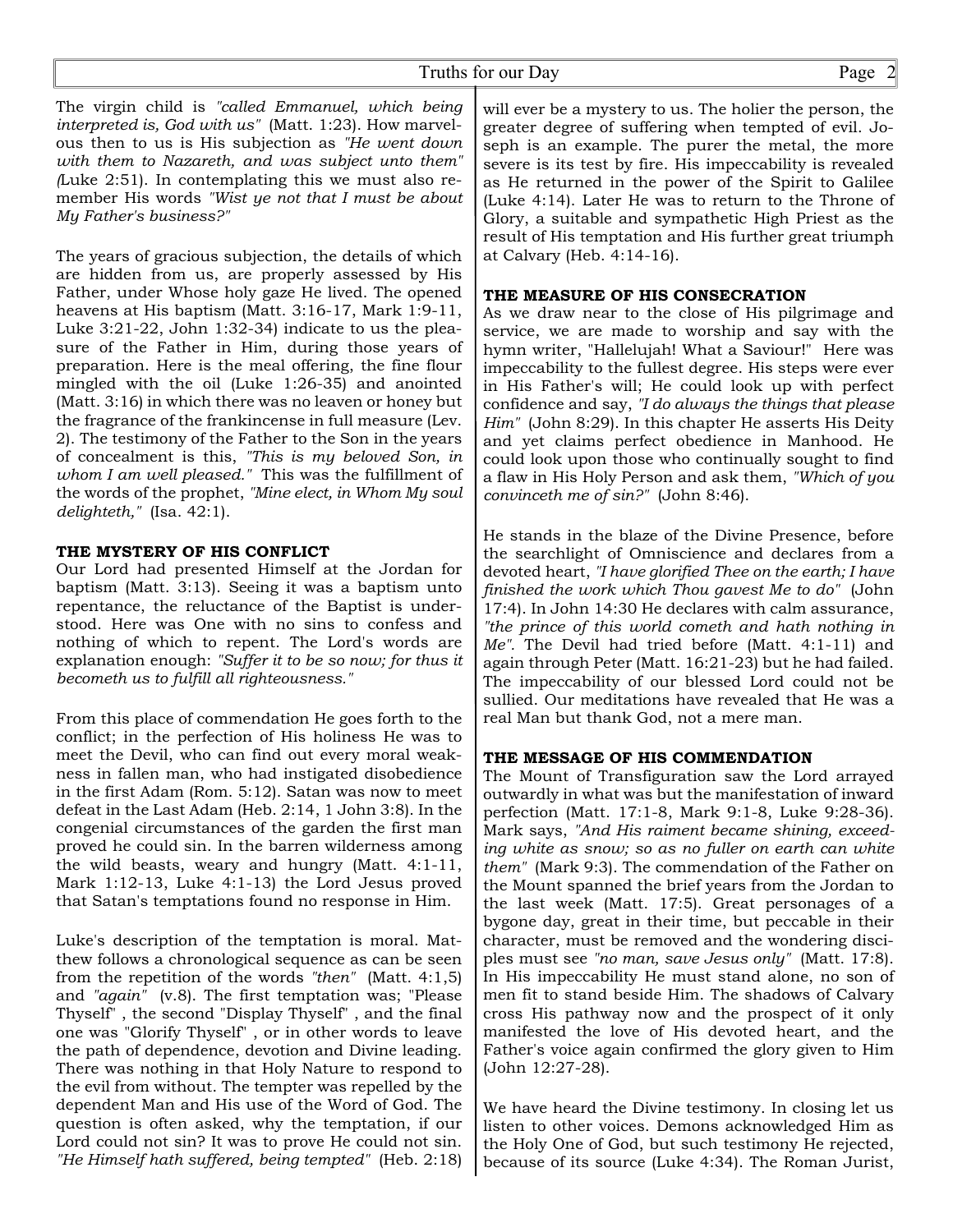Pilate, acknowledges, *"I find no fault in this Man"* . The thief on the cross adds his testimony, *"This Man hath done nothing amiss"* . The voice of the Roman Centurion cries, *"Certainly this was a righteous Man"* . We look forward to the day when we, morally like Him, shall join our voices around the Throne and proclaim His matchless worth (Rev. 5:9). In the Gospels we have seen outward evidence of His sinlessness, but we need constantly to remember that the Father looked upon *"the fat of the inwards"* and found in Him inner excellencies and perfections that we only faintly grasp.

Thy stainless life, Thy lovely walk In every aspect true, From the defilement all around No taint of evil drew. Morning by morning Thou didst wake Amidst this poisonous air; Yet no contagion touched Thy soul, No sin disturbed Thy prayer.

# **THE JEALOUSY OF GOD**

Charles R. Keller

According to Exodus 34:14, the name of God is Jealous and the Lord is a Jealous God. There is much said in the Scriptures concerning jealousy. There are two words closely connected and they seem like the same words but their meaning is different; they are " Envy" and " Jealousy" . Envy has to do with that which belongs to another; one could be envious of another's possession. Jealousy has to do with that which is one's own. Jealousy is spoken of in two different ways in the Scripture—the right and the wrong way. The wrong way is found in Song of Solomon 8:6: "J*ealousy is as cruel as the grave: the coals thereof are coals of fire, which hath a most vehement flame."* Jealousy can put people in their grave. The right kind of Jealousy is that which defends the honor of another. An example of this was the Apostle Paul who could say concerning the Lord's people, *"I am jealous over you with a godly jealousy, for I have espoused you to one husband that I might present you a chaste virgin unto Christ."* The Apostle was so jealous of the Lord's people that he was ready to defend them and fight for them against any that might lead them astray. There are a number of things God is jealous of and He will seek to defend the honor of the same.

# **God is jealous of the Person and Name of Christ**

Read Matt. 17:1-5. In Matt. 16, we have the universal aspect of the Church which began on the day of Pentecost. Read Acts 2. In the 18th chapter of Matthew we have the local aspect of the church, that is an

assembly gathered together unto the precious Name of the Lord Jesus Christ. In between these two, in the 17th chapter, we have the Transfiguration scene. The Lord takes with Him Peter, James and John and goes up into the mount, and for a brief moment they got a glimpse of His glory. Peter was so entranced by the sight that he said, *"Let us make here three tabernacles, one for thee, one for Moses and one for Elias."* How solemn to think that Peter was putting Christ on the same platform as the men—Moses and Elias—who had appeared unto them on the Mount of Transfiguration.

Immediately God showed that He was jealous of the Person and the Name of His Son and was going to defend the honor of that Person and Name and a voice spoke from heaven in audible tones, *"This is My beloved Son in Whom I am well pleased, hear ye Him."* Whether it was the church universal as seen in Matthew 16, or whether it was the local assembly as seen in Matthew 18—Christ's Person and Name alone were to be the ground of gathering and the theme and center of worship, and not Man even though they may have been good men in their day and generation.

It is a blessed privilege to be associated with that Person and Name. Nothing needs to be added to it or taken from it. It is a Name that need not be dropped, but can be carried straight through to Heaven. *"Wherefore God also hath highly exalted Him, and given Him a name WHICH IS ABOVE EVERY NAME"* (Phil. 2:9).

#### **God Is Jealous of His Word** 1 Kings 1:3

Jeroboam had built an altar at Bethel and Dan. A man of God cried out against the altar at Bethel. One cannot but help admire the man of God for his faithfulness in so doing. Jeroboam said, *"Lay hold on Him."* Those who cry out against departure from God's path will not be popular with the Jeroboams. He has many followers today amongst leaders. But God laid hold upon Jeroboam and withers his hand. The man of God shows grace and prays for him and immediately his hand is restored to its normal condition. Jeroboam invites him to go home with him and receive a reward but the man of God declines as he had the direct Word of the Lord not to eat bread or drink water in that place. One can pray for those who have departed from God's path, but cannot fellowship with them.

There was an old prophet dwelling in Bethel. What he was doing there is a mystery—he must have departed with Jeroboam. He evidently knew what was the right path. No real man of God can remain with those that have departed from God's way and truth. The old prophet went after the man of God and found him sitting under an oak. He said to him, *"Come home with me and eat bread."* Again the man of God refused, reminding him that he had the direct Word of the Lord not to eat bread or drink in that place.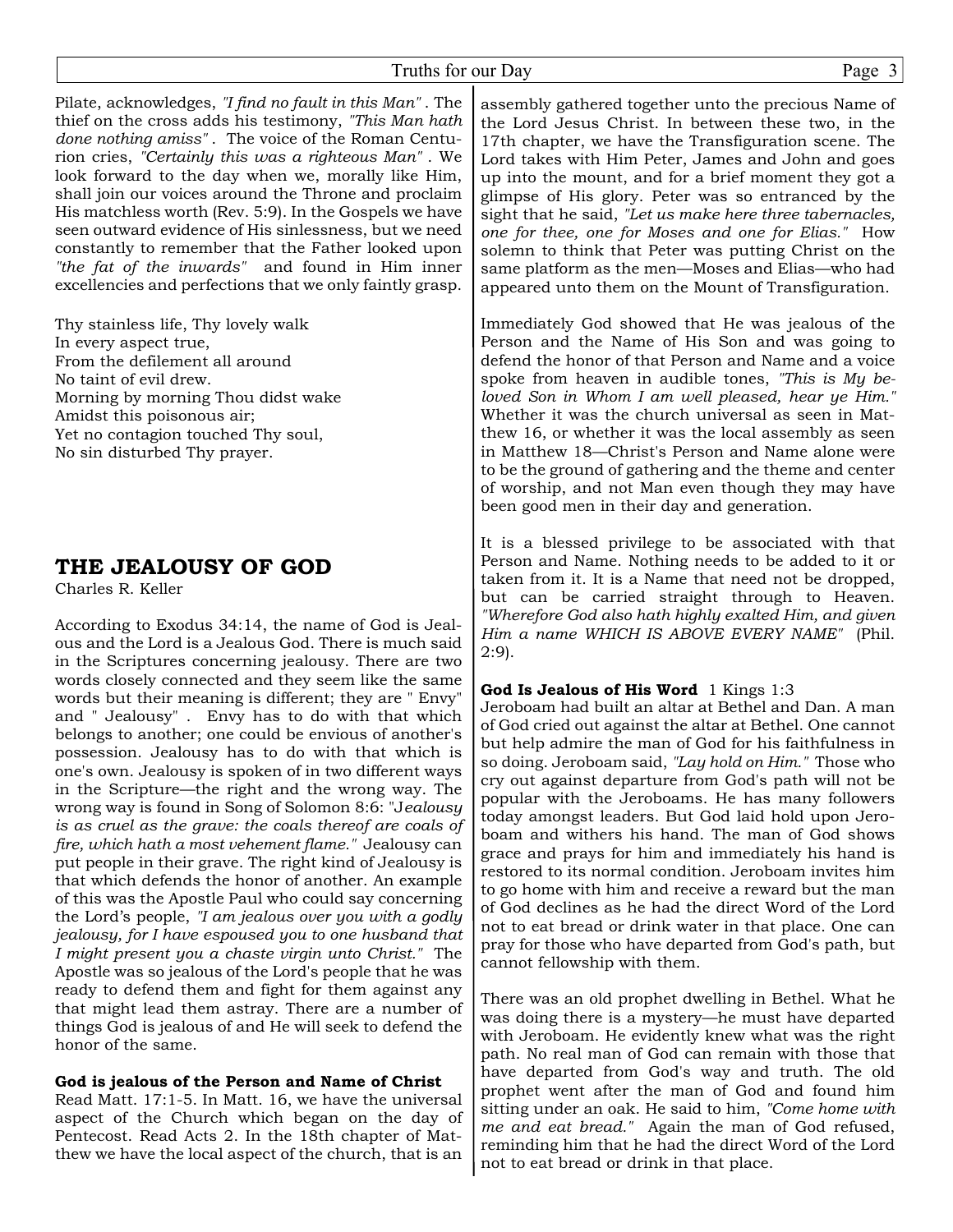# Truths for our Day Page 4

Then the old prophet resorted to craft stating that *"An angel spake unto me by the Word of the Lord saying, 'Bring him back with thee into thine house, that he may eat bread and drink water.' "But he lied unto him"*. It is wonderful the craft and lies those who are like this old prophet in the wrong place, will resort to in order to gain their ends to have men of God fellowship with them and approve of their departure.

So the man of God went back with him and did eat bread in his house and drank water. How solemn to think that the very man—the old prophet—who was responsible for the man of God disobeying the direct Word of the Lord should foretell judgment that was coming on the man of God for his disobedience to the Word of God. And when the man of God was gone on his way a lion met him and slew him. God was jealous of His word and judgment fell on the man of God who disobeyed it. It is a very solemn thing to disobey the Word of the Lord. One might run well for years but God is no respecter of persons and where there is a direct transgression of the direct Word of God judgment will follow sooner or later.

**God Is Jealous of His People** Psalm 105:12-15

The people of God are very dear to the heart of God. Saul was persecuting God's people and was touching the apple of God's eye—a tender spot--when he was so doing. The Lord met Saul on the Damascus road and spoke to him from heaven saying, *"Saul, Saul, why persecutes thou Me?"* God reproves Kings for Israel's sake, saying, *"Touch not Mine anointed, do My prophets no harm."* That is the reason why we should be careful in our attitude toward the Children of God. They are God's heritage and He is very jealous of them and will defend their honor.

God Is Jealous of His Work 1 Chron. 13:6

David was bringing back the Ark on a new cart. He had learned this from the Philistines. This was not God's way of carrying on His work for He had instructed Israel that the Ark was to be carried on the shoulders of the Levites. And they had singing and harps and psalteries and cymbals and trumpets.

When the oxen stumbled Uzza put forth his hand to hold the ark and the anger of the Lord was kindled against Uzza and he smote him because he put his hand to the ark; and there he died.

God is very jealous as to how His work should be carried on. Many new carts are being introduced, organs, pianos, harps, methods, etc. God does not wish his people to adopt means or music to make the Gospel, as they say, more attractive. The Gospel is still the power of God unto salvation and it does not need these new embellishments.

**God Is Jealous of The Assembly** Numbers 25 One of the children of Israel introduced moral evil into the congregation of Israel. Phinehas, the son of Eleazar, the son of Aaron the priest saw it and used stringent means to stay the plague from the children of Israel. Twenty-four thousand died in the plague. But Phinehas' act had the approval of God Who said, *"He hath turned away My wrath from the children of Israel, while he was zealous for My sake among them that I consumed not the children of Israel in my JEALOUSY."*

There is not a more blessed place on earth than a gathering of the Lord's people unto the Name of Christ where they are seeking to continue according to God's holy, precious Word, but I don't know of a more solemn place on earth if sin is brought into the assembly of God: it will sooner or later be visited by the judgment of His Son, for God is jealous of the assembly and will surely defend the honor of the same.

(WIS Nov 1941)

# **Order in God's House**

1 Timothy 2 Joel Portman

Scriptural Order in God's House

- 2:1-8 Holy Priesthood of Assembly: Prayer Godward for Men Public Function of Brethren
- 2:9-15 Royal Priesthood of Assembly: Conduct Manward for God Public Features of Sisters

From Paul's exhortation to Timothy in this chapter we learn that an assembly is a priesthood, praying to God on behalf of men and displaying conduct toward men that expresses God's purposes toward them. His desire is that all men will be saved, and our character that we display to others testifies to the reality of the gospel message.

## **The Importance of Assembly prayer**

2:1 Paul implies its importance in his exhortation, which is his earnest plea to them. It means that Paul beseeches saints, pleading with believers to recognize the importance of prayer as well as modest and appropriate conduct and dress. "The exhortations as to prayer and demeanor center in the fact of God's will for the salvation of men and for their instruction in the truth (verse 4)" (1 Timothy, W. E. Vine). We should respond by recognizing the place that this must have in our assembly and personal lives.

## **The Variety of Prayer**

2:1. It includes supplications, which are those requests that come from burdened hearts as we plead with God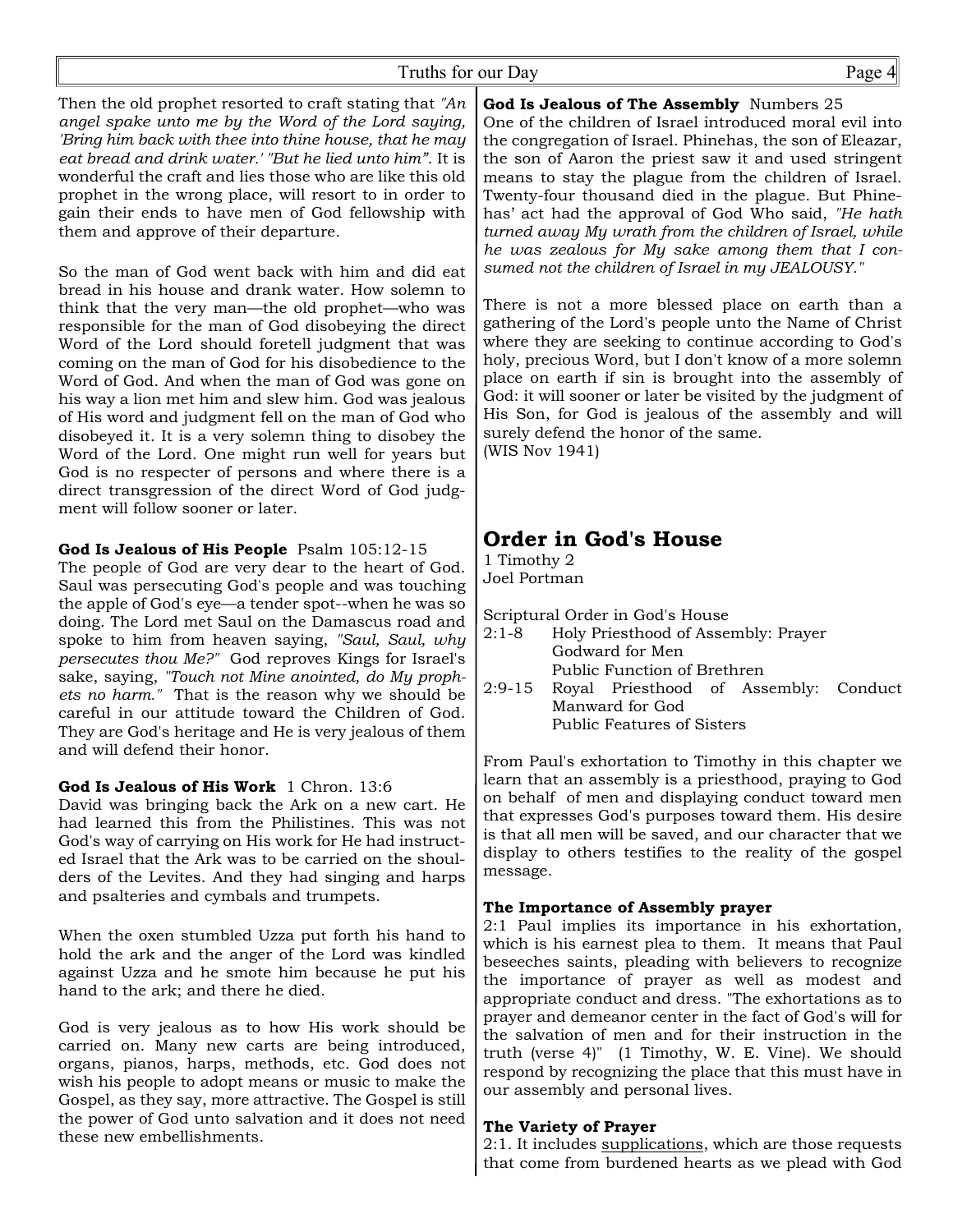to meet a present, urgent need. Such a prayer is expressed in specific terms, not in generalities such as "Lord, bless so and so" . It rises from an awareness of desperate needs that only God can meet.

Prayer is more general, a request for the needs of men in view of continuing weakness. Though general, it also includes the thought of reverence in our approach to God. Intercessions also form part, indicating the privilege that believers have to speak to God in heaven on behalf of others. It is not limited to prayer on behalf of others, since it is also the word used in ch. 4:5 and translated "prayer" . D. Edmond Hiebert says that it includes a confident attitude toward God based on having qualifications to approach unto Him. Having access to God's presence implies a responsibility to represent, as priests, those who cannot draw near to God as we.

Giving of thanks should be an integral part of our prayers, our not failing to recognize God's answers to prayer and our acknowledging the goodness and mercy of God to answer His people. We often ask, but perhaps fail to thank God when those prayers are answered!

A spiritual assembly will be marked by the atmosphere and activity of prayer. The expression, " be made" indicates that this is to be the continual practice of an assembly. This condemns the dryness and silences that are found in our prayer meetings, doesn't it? It seems that we are not sensitive to the groaning of a burdened creation, of men who are suffering, believers who are in trial. We often seem to come together with few burdens to express to God. Our prayers are not for specific things. God always wants to bless; therefore, we need not ask Him to bless one or the other. How should He move to bless them? What is that which they need? What is the problem they face? What about the pitiful state of the lost and their need? We have many areas for prayer, and if we realize the great needs that exist in this life, we would be more lively and intelligent in our praying.

# **Objects of Prayer v. 2**

A Jew wouldn't pray for the Gentiles, whether kings or other men of the surrounding nations. Josephus, the Jewish historian, records that a refusal by Jews to pray for Roman magistrates led to the war which involved their national overthrow, (*1 Timothy*, W. E. Vine). Their sphere of exercise was altogether too small! God's heart goes out to all men, for He desires for *"all men to be saved"* . We, as God's people, have the privilege and responsibility of praying representatively on behalf of a world of men who cannot properly pray and hardly know how to pray. As a priesthood, we represent men before God and our hearts must be as wide as possible in this regard. Without this activity, our separation can become haughty pride and legalism that repels others, whereas God desires our hearts to be wide with an earnest desire that others also will come to the same salvation as we. We do not pray only for the common man of the world, but for those in high places of authority, for those who have the ability, under God, to determine the course of man's affairs and the conditions of man's lives. If, as is likely, Nero was the tyrant on the throne at the time of this epistle, then this impresses the responsibility all the more; it is not only for the good, but also for the froward. *"The king's heart is in the hand of the Lord; as the rivers of water: He turneth it whithersoever He will,"* (Prov. 21:1).

The purpose is that an environment might prevail that will not hinder the public testimony of the saints that enhances the gospel's effect. Kenneth Wuest says that the word "quiet" indicates "quiet, arising from the absence of outward disturbance The word may here imply, keeping aloof from political agitations, and freedom from persecutions." "Peaceable" denotes tranquility within, even in the midst of the tumult of this world. It is to be a life characterized by godliness (piety, attitude toward God, " God-fearing" ), while "honesty" (decent, gaining respect) would be toward those around us.

## **Purpose for Prayer v. 3-6**

Such prayer is that which God desires by His people because it He is a Savior God, and His desire is for all men to be saved and come to the knowledge of the truth. It is His gracious desire that is realized through the testimony of the saints and the preaching of the gospel. Our lives in their entirety impact the effectiveness of the gospel, whether our prayers or our conduct. One must be consistent with the other. "If men are lost, it is through their own will opposing the truth; it is not God's will," (*An Exposition of the Two Epistles to Timothy, W. Kelly).*

Men need to be saved, even as we did, and it is accomplished through their coming to the knowledge of the truth. Some see this coming to the knowledge of the truth as the result of salvation, and that is true, but perhaps both are involved. One must see and accept the truth that God gives in order to be saved and then truth continues to be given. In one sense, also, Christ Himself is the truth that one must come to know. John 17:3.. *"this is life eternal, that they may know thee, the only true God, and Jesus Christ, who thou hast sent."*

There is only one God, not many, not a God for the Jews and one for the Gentiles. The unity of God is established repeatedly in the Old Testament; the plurality of persons within the godhead is advanced in the New. God's attitude is the same toward all, for He is "no respecter of persons", since there is one God for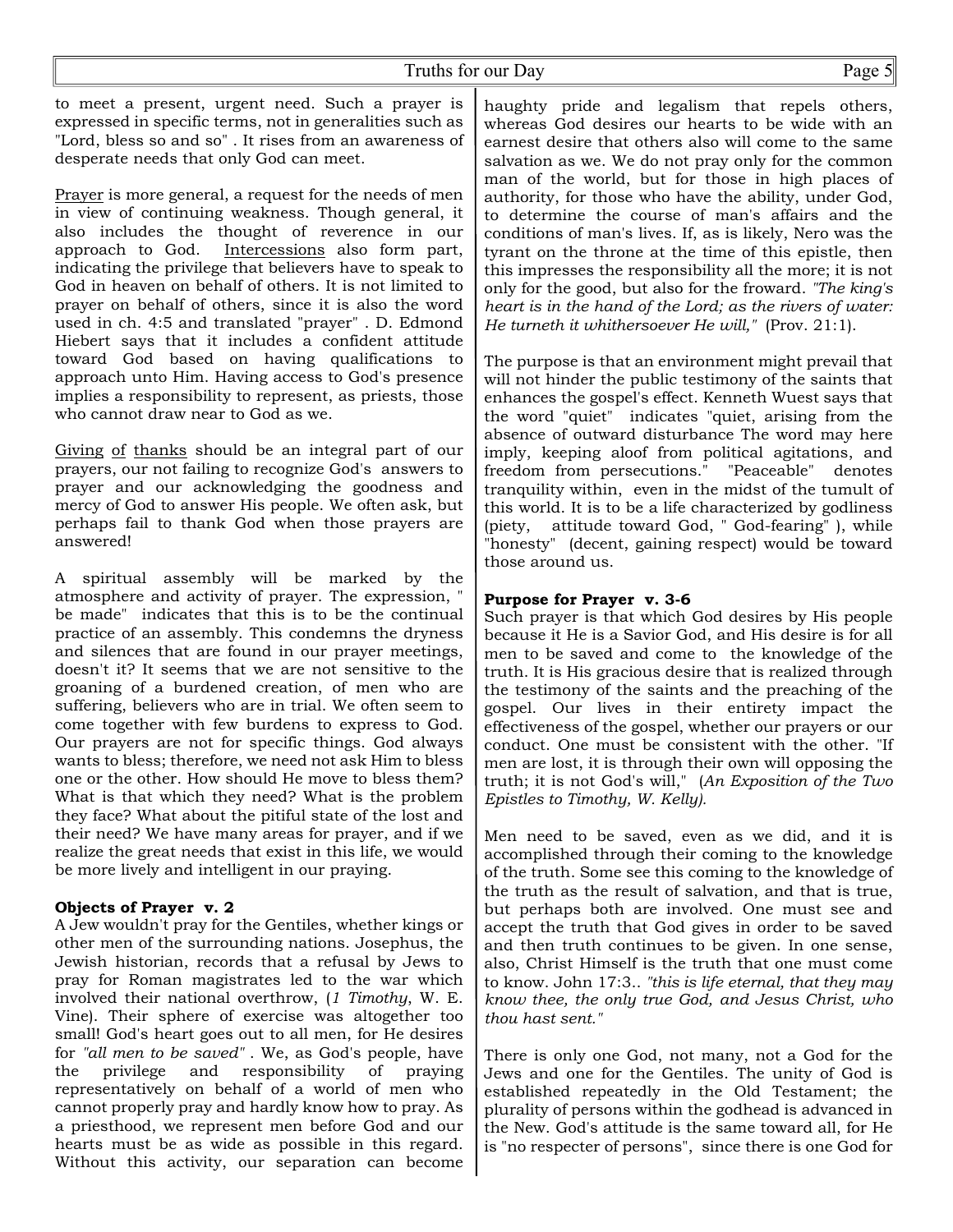all men. Since that is true, there is also only One Mediator and He is exclusively the One who is God and also man. God from eternity, and without ceasing to be God, He became man, personally entering into humanity so that He might give Himself a ransom (an equivalent or adequate purchase price paid to deliver) on behalf of all. That price, as we know, was His precious blood given when He died, suffering on the cross for our sins. Because of that ransom, He is the solitary Mediator to the exclusion of all others, regardless of what others might teach.

Paul continually delighted in God's great purpose in the gospel, so that he could exclaim in verse 7, that he was appointed a preacher (herald) and an apostle (messenger) and a teacher of the Gentiles. He was a herald to proclaim the message, an apostle to give authority to the message, and a teacher to expound the message. It was a wide and heavy responsibility, but he had gladly received it and sought continually to discharge his responsibility in it, and he did so in faithfulness and truthfulness (W. E. Vine).

#### **Order in Prayer v. 8**

Because of this, Paul exhorts that the males (not men as humanity, but specifically, the males among the saints), should pray in every place. They are to take the lead in public prayer and to fulfill their priestly activity audibly on behalf of the assembly. It seems that this is only possible in a local, scriptural assembly, since, while the priesthood of all believers may be taught in many other places, it is seldom practiced in church gatherings, since one man or a limited number alone have this privilege. That practice could be considered to be a sin against the Holy Spirit, in that it quenches His prerogative to use whomsoever He would chose. It also stresses that brethren in assemblies should and must rise to this responsibility and appreciate the privilege of praying publicly in assembly gatherings. "Everywhere" would logically emphasize the local assemblies in their different meetings, but it also suggests that in every place where public prayer is made, the brethren have this responsibility. Sisters are to be in silence in such assemblies according to the teaching and pattern of Scripture. This, of course, does not include a man and wife in a home, but even in that setting, the man should be taking the lead in this activity.

The males in the Levitical priesthood had priestly conditions to meet, and in like manner, brethren who would pray have requisite standards regarding their

1. Manner of life. It is to be holy, or pious, pure, clean, marked by separation from sin and evil.

2. Maintenance of proper relations with brethren, not having wrath or holding issues with other believers. 3.Manifesting confidence toward God, without doubting as in James 1:6-8, not holding reasonings or questionings as to God's ability or desire toward man.

This desire on the apostle's part is an expression of the will of God, since it carries that authority with it and we are called upon to obey and carry it out in our lives. We trust that every assembly will be marked by faithful and fervent prayer.

(to be continued)

# **SOME REMARKS ABOUT PRAYER**

By John M. Bernard, Boston, Mass. (WIS, July 1934)

In Luke's gospel, our Lord is brought before us as the Dependent Man and as such we find him often praying. In chapter 6, He is about to appoint the twelve Apostles and before doing so, He spends a whole night in prayer (v. 12). Incidentally, this shows us the importance of serving the Lord in any public way. When the Priests and Levites were set apart for service, it was done with the most solemn ritual—see Ex. 28, Lev. 8, and Num. 8. Men and women should only be commended to service at home or abroad after much heart searching and much prayer. It is evident that mistakes have been made.

In Luke 9:29, the Lord goes to a mountain to pray. Peter went to the house top—Acts 10. The farther up and away from the noise of earthly things, the better able we will be to give ourselves to this holy business. Fasting and prayer are put together in the Scriptures; Peter went to pray before eating and this is certainly better than after eating. Our praying should be done if possible before bed time. Let us give God the best of our time.

As the Lord prayed, His countenance changed. Prayer changes things but better still prayer changes persons. Our Glorious Lord needed no change, but how much most of His followers require to be changed. Our worldly looking hard faces could do with being changed.

In Luke, chapter 11, the disciples are impressed with the way the Lord prayed and said, *"Teach us to pray."* If we never learn to pray, we will never be of much use in either the church or the world. The Lord here speaks to His disciples about having a forgiving spirit when they prayer. Paul writes to Timothy about *"lifting up holy hands without wrath."* (1 Tim. 2:8). Matthew 6:15, informs us that—if we do not forgive others who wrong us, our heavenly Father will not forgive us, and how then could our prayers have any answer? The proper time to forgive is when the wrong is done— *"Let not the sun go down upon your wrath."* The story about the man on a journey is to impress upon us that relation-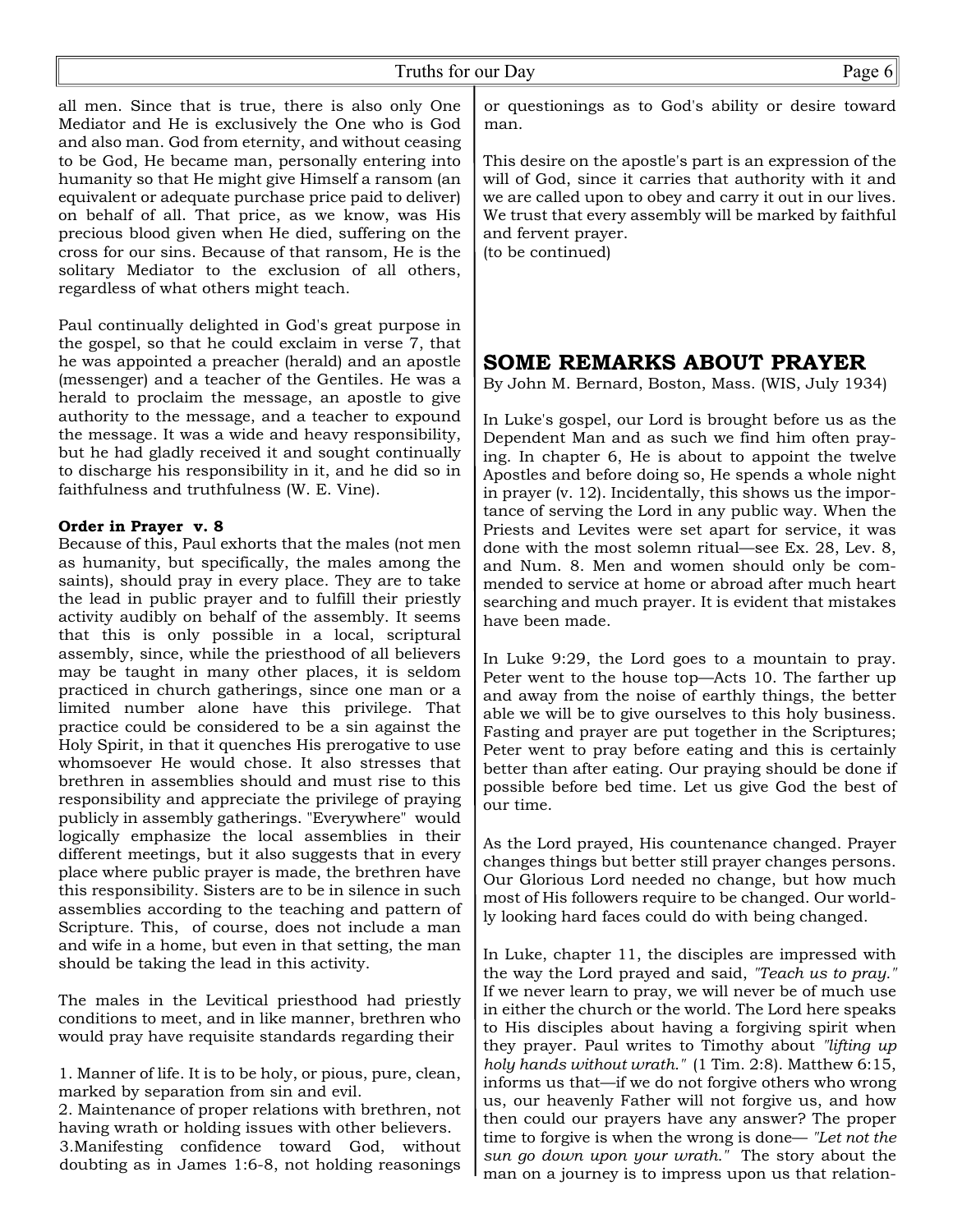ship with God is not enough to get answers to our prayers; there must be importunity.

In Luke 18:1-6, importunity is again brought before us in the story of the widow woman and the unjust judge. God would have us trouble Him with our own troubles and the troubles of others. He loves to be troubled with such troubles and the difficulty with Him is not to give, but to withhold from giving. The word speedily in the story would remind us of Is. 65:24, *"Before they call I will answer; and while they are yet speaking, I will hear."* Jam. 1:5, tells us that our God gives liberally and upbraids not. Let us take God at His word as we did at the very first and we will find that— *"it shall be even as it was told me"* (Acts 27:25). When we pray we are to imitate the poor tax gatherer and not the proud Pharisee--humble and contrite, deeply conscious of our sin and need of rich mercy.

In Ezekiel 36, we have the " I wills" of God in His grace to Israel in connection with the Coming Glorious Kingdom. It is a great chapter of great blessing to Israel and the world; and in verse 37, God tells us that "He will be inquired of by the house of Israel for all *this."* The 66th Psalm runs parallel with this great chapter and also tells us of the glories of the coming kingdom and here we are informed that all this blessing will come in answer to prayer—(See Revised Version of verse 18 and the Authorized of the following verse). The whole thing is spoken of as done. *"Thy kingdom come"* is part of the prayer the Lord taught His disciples in Luke 11:2, and in Revelation 11:15, we have this part of the prayer fulfilled.

In Ps. 109:4, the Lord Himself is heard to say *"I give myself to prayer,"* without the words in italics, "I, a prayer." If we take the place of His disciples, we should also seek to learn of Him in this important respect. We need to take this important matter very earnestly to heart and not go about it in any haphazard way. David and Daniel were both men with much business on hand, yet they prayed three times a day. They did not know the value of the Lord's work on the Cross and His present work on the throne in the way that we know it.

If our days are prayerless, our lives will be powerless. We need to be careful that we do not spend our leisure playing instead of praying. Timothy was to company with people who called upon God with a pure heart. (2 Tim. 2:22). Do you company with such a people? If the assemblies are made up of prayerless men and women, the dry rot will be in them. Andrew Miller at a meeting for business men asked an audience of some hundreds if those who spent a half hour daily in prayer, would put up their hands. Not a single hand went up. Then the preacher brought it down to fifteen minutes and a few hands went up. Then he brought it

down to five minutes and nearly all put up their hands. But one man came to Andrew Miller at the close of the meeting and made the confession that he had put up his hand for five minutes when he did not even spend that long.

Prayer is a great privilege. Never let us think of prayer as a mere duty. Prayer is Worship—see Rev. 8:3 with Ps. 141:2—and worship is the highest kind of service. Christ's death is a propitiatory sacrifice, allowing God to be favorable to us. Our prayers can only get answer on the ground of Christ's death. If we are intelligent as to the value of the work of the Cross, then we can exercise faith. James speaks of *"the prayer of faith"* . This is the kind of prayer that God will answer. The Words of the Lord should abide in us forming our desires—see Jn. 15:7. True prayer thus begins with the Lord and His Word. It is certainly more important for the Lord to speak to His people than for His people to speak to Him. *"Hearken unto me, that God may hearken unto you."* Jud. 9:7. The man himself is the prayer more than the words he utters: What we are has great influence with God. Moses, Samuel, Noah, Daniel, Job, Abraham—Eze. 14:14, 20; Jer. 15:1; Genesis 18--all had great influence with God. Evidently God finds it easy to say NO to some, while to others He finds it hard. Jacob prayed and the tears on his face showed his earnestness; and Jacob got his way and was blessed.

Unanswered prayer is a great subject and yet we are not altogether left in the dark as to this. Jam. 4:1, reveals the awful foolishness of our hearts in asking God to serve with our sins. The prayer of the lawless is an abomination to God —see Prov. 28:9. Obedience to God in every way will open the way for God to give answers to our prayers. The difficulty with God is never in the giving to us but in the withholding from us. *"No good thing will He withhold from them that walk uprightly."* Ps. 84:11. Righteousness has been the characteristic of the men who have moved the hand that moves the universe— *"the effectual prayer of a righteous man availeth much*" . Jam. 5:16. *"Lifting up holy hands without wrath,"* 1 Tim. 2:8. It is good to let God look at our hands.

We can pray too much as well as too little. Paul prayed three times and rightly stopped, 2 Cor. 12. The Lord prayed three times also and stopped, Luke 22*. "Thy will be done"* should ever be our language when we pray. Jeremiah was told to stop praying for Judah, (Jer. 11:14; 14:11; 15:1). Judah would not repent of their sin and God would allow the Chaldeans to carry them away to Babylon. Foolish to assure our children that God will answer our prayers for them. Far better to assure the children that they will be in hell if they go on sinning against God.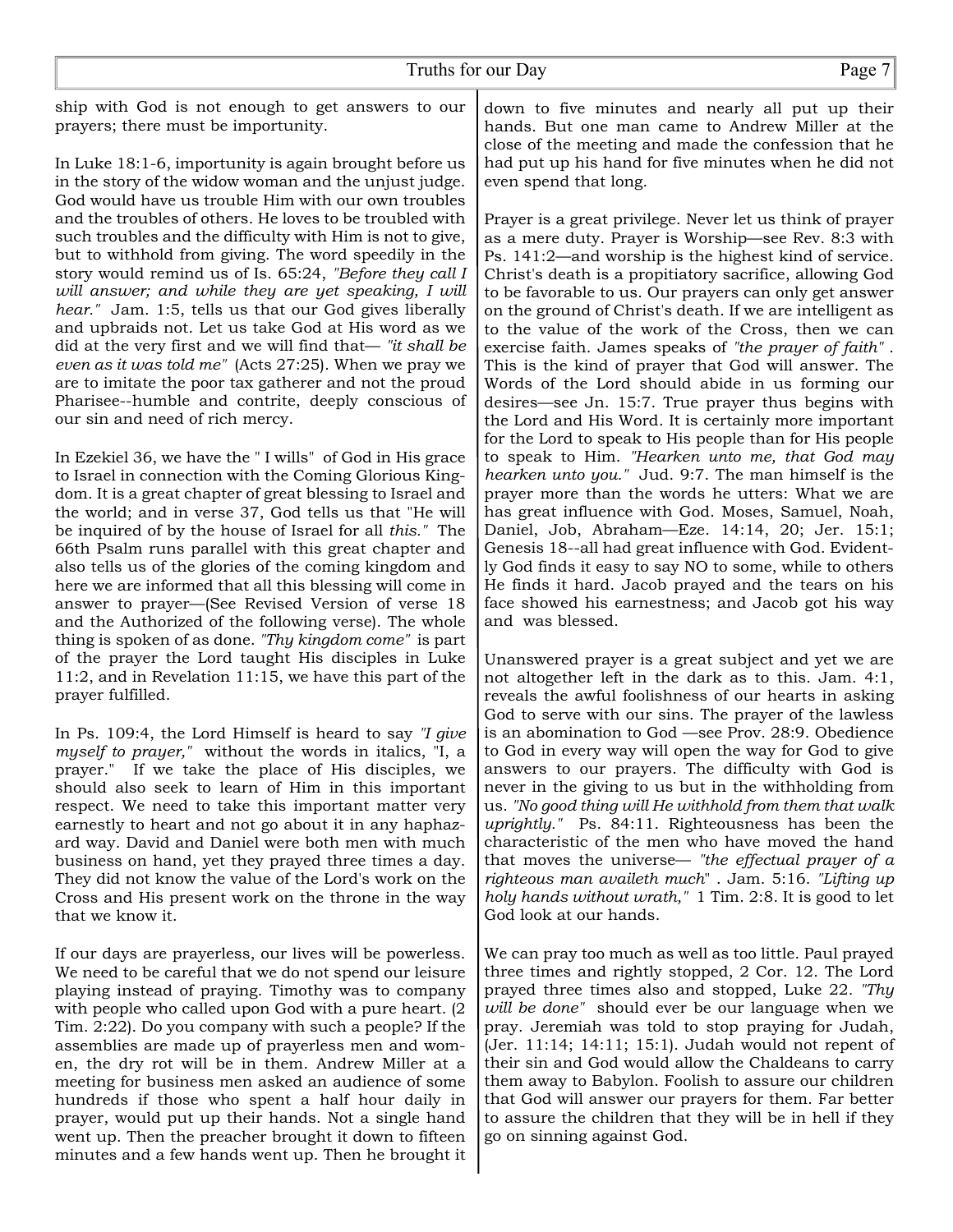The curse of public prayer is that it is too long, and of private prayer, is that it is too short. Prayer without effort is hypocrisy and effort without prayer is infidelity. We need to be suspicious of ourselves when we pray much about temporal things and little about the far more important things. Paul in his great prayers in Ephesians 1 and 3 does not mention material things. In chapter 1, Paul prays for spiritual intelligence and in chapter 3, he prays for spiritual state. Epaphras is an outstanding man of prayer in the New Testament and prays along the same line as Paul, see Col. 14:12.

Enos means "frail, weak, mortal man," and it was when this man with this name came upon the earth that prayer was first spoken about, see Gen 4:26: *"Then men began to call upon the name of the Lord."* Is your name "Enos" ? Then keep at this holy business.

It is well to think for the encouragement of your faith of the outstanding answers to prayer in the Scriptures. Elijah brought down fire upon his sacrifice, shut the heavens and opened them again. Peter is brought out from between a number of soldiers and from prison. Joshua makes the sun stand still. Samson gets water out of the dry jawbone of an ass. Samuel changes the usual order of the weather and brings thunder and rain in harvest. Moses saved the nation of Israel from being blotted out in Exodus 32. Only when we are in heaven will we see and know how much God answered prayer.

# **The Spiritual Conflict**

Everyone saved by the grace of God is aware of the fact that the Christian pathway brings one into daily conflict with the enemy, and that unless he is going to take a strong stand, he is going to be overcome. It is the desire of the Lord Jesus that each one be an overcomer in the conflict with the world, the flesh, and the devil.

There is a portion in the Old Testament that might be a help in this very matter: *"When thou goest out to battle against thine enemies, and seest horses, and chariots, and a people more than thou, be not afraid of them: for the Lord thy God is with thee, which brought thee up out of the land of Egypt. And it shall be, when ye are come nigh unto the battle, that the priest shall approach and speak unto the people, And shall say unto them, Hear, O Israel, ye approach this day unto battle against your enemies: let not your hearts faint, fear not, and do not tremble, neither be ye terrified because of them; For the Lord your God is He that goeth with you, to fight for you against your enemies, to save*

*you. And the officers shall speak unto the people, saying, What man is there that hath built a new house, and hath not dedicated it? let him go and return to his house, lest he die in the battle, and another man dedicate it. And what man is he that hath planted a vineyard, and hath not yet eaten of it? let him also go and return unto his house, lest he die in the battle, and another man eat of it. And what man is there that hath betrothed a wife, and hath not taken her? let him go and return unto his house, lest he die in the battle, and another man take her. And the officers shall speak further unto the people, and they shall say, What man is there that is fearful and fainthearted? let him go and return unto his house, lest his brethren's heart faint as well as his heart"* (Deut. 20:1-8).

Four things are mentioned here which may serve as illustrations of how we are to cope with our enemies. First, there is the matter of the undedicated house; second, that of the untasted vineyard; third, the case of the man who had engaged or betrothed a wife, but had not taken her; then, last of all there was the faint-hearted person who would discourage his brethren. Let us see if we can learn some spiritual lessons from these things.

## **The Undedicated House**

The officer gave instruction that if there was a man who had built an house and had not dedicated it, this he must do before going into the battle. A man who has failed to carry this out can be visualized going into battle; as the conflict waxes hotter, and the foe presses harder and closer, he thinks about his house, the house he had not enjoyed. Finally, completely frustrated by thoughts of that house, he throws down his weapons and runs away, the house having become a snare to him.

It is otherwise with one of the other soldiers. In the heat of battle he may think that his life is going to be cut off, but he has no worry about his house for he has dedicated it to the Lord. Inasmuch as he has turned it over to the Lord, he is able, without further thought, to detach himself from it and concentrate his efforts on the war, able to fight on furiously until the victory is secure.

No Christian can fight successfully against the world, the flesh, and the devil unless everything in his life has been turned over to the Lord Jesus. Too many Christians are attempting to fight the battle with things in their lives which have not been dedicated to the Lord Jesus. There are some among the Lord's people who have made an idol out of their homes and the things in their homes; consequently, they have no time in which to exert an effort in the service of the Lord. An older brother used to say that the saints were suffering from an overdose of "good-housekeeping" and "better